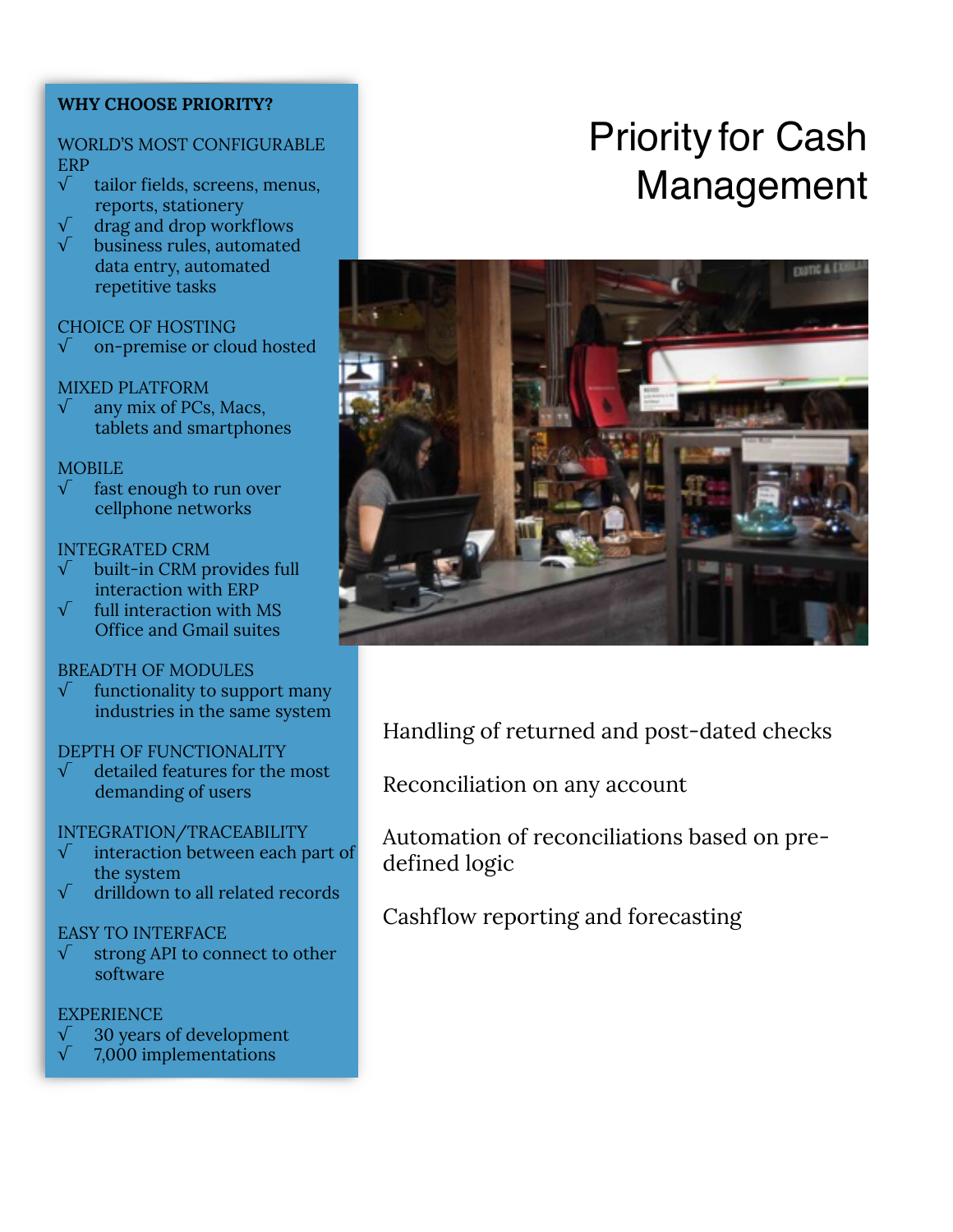Priority's Cash Management module enables you to keep track of the transfer of funds (cash, checks, credit card vouchers) to and from cashiers and into bank accounts and credit card accounts. The Cash Journal ensures traceability of every payment made, received or deposited (i.e., receipts from customers, deposits, check payments, bank transfers, over-the-counter invoices).

## **Cashiers**

Priority allows for the designation of an unlimited number of cashiers, as well as a wide variety of payment means (e.g., cash, checks, various credit cards, coupons).

The funds at each cashier are managed and documented separately. Funds can be transferred from one cashier to another, into a bank account or to a credit card company.

Additional cash management features:

- You can correct errors made in the recording of checks and/or credit card slips (even after the document to which it relates has been finalized).
- You can record returned checks, create a returned check notice and debit the customer for the check amount plus any penalty.
- You can deposit post-dated checks in the bank, record them in a separate account, and then credit the bank on the payment date.
- Received checks and credit card vouchers are automatically reconciled with the appropriate deposit slip transactions.

# **Deposits**

Priority enables you to prepare deposit slips automatically or manually. These slips are used not only for deposits into bank or credit card accounts, but also for transfers of funds from one cashier to another. When preparing a deposit slip, you can flag the checks or credit

cards slips intended for deposit or transfer from among those that are currently in the cashier.

When the deposit slip is prepared automatically, its contents are determined by the destination of the deposit. In the case of a bank deposit, all checks currently at the designated cashier (and dated within the specified period) appear in the slip. When the deposit is to a credit card company, all relevant credit card vouchers are included. In the event of a transfer to another cashier, it contains all checks and credit card slips currently at the original cashier. Once preparation is complete, each line can either be authorized or deleted from the deposit slip. Any cash deposits can be added manually. The final slip can then be printed.

Like other financial documents, a deposit slip is considered pending until it is finalized. Once finalized, a journal entry is recorded. Deposit slips can be canceled, if necessary.

## **Cash Management Reports**

The following reports are available:

- Cashier Balance
- Cashier Balance w/Daily Totals
- Check Transactions
- Cash Journal
- Postdated Checks Cashed in Bank
- Postdated Checks Held in Bank

# **Reconciliations**

Priority supports both reconciliations within accounts (between debit and credit entries) and reconciliations of bank and credit card statements with journal entries. In both cases, reconciliations can be carried out automatically (according to user-defined reconciliation methods) or manually. Automatic reconciliations are considered pending until the user authorizes them.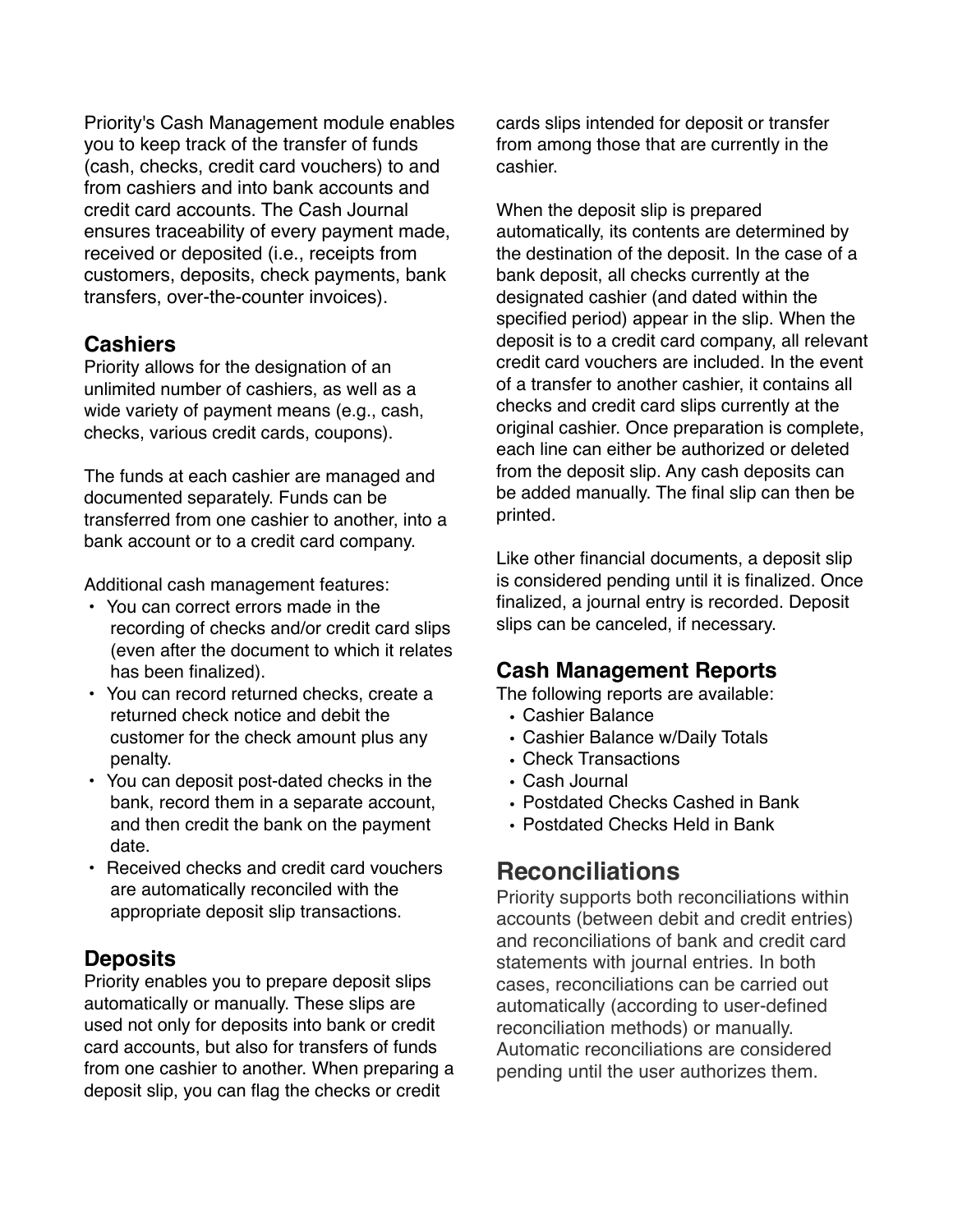Manual reconciliations are carried out with the help of a worksheet.

# **Reconciliation Methods and Codes**

Automatic reconciliation matches entries using a set of reconciliation methods (e.g., by reference number, details, sum), which are defined within a reconciliation code. The reconciliation method determines the basis of comparison; the code defines the sequence in which comparisons are made. A default code, made up of a predefined set of methods, is provided for each type of reconciliation (account, bank/credit card); however, you can revise the defaults and construct new codes of your own.

When constructing or updating a reconciliation code, you can specify:

- What should be compared (amount, reference)
- The permitted range in days (over which to compare due dates)
- A restriction on the number of characters to compare(e.g., only the last five characters of the reference)
- Permitted variance between the sums of two or more items
- A limit on the number of items being reconciled with one another (i.e. one bank statement item with one journal)
- Whether or no the items must be on different sides of the balance sheet (one credit with one debit).

Take, for example, the method designed for the system's default reconciliation code for bank statements:

1. Match Reference 1 (e.g., the check number in the statement) with Reference 2 (e.g., the check number for the entry) for the same date.

2. Match Reference 1 with Reference 2 up to a difference of two days.

3. Compare by details.

- 4. Compare amounts only for the same date.
- 5. Compare amounts only up to a difference of one day.

6. Compare amounts only up to a difference of two days.

## **Reconciliation Worksheet**

All reconciliations — whether automatic or manual, for accounts or for bank/credit card statements — are carried out with the aid of a worksheet. Once the worksheet is prepared with a set of unreconciled items (by means of a program), you can activate automatic reconciliation, view results in the worksheet and make any necessary corrections or additions. Until results are authorized, the reconciliations will be considered pending.

# **Account Reconciliation**

Account reconciliation is carried out with the aid of a worksheet, which displays all unreconciled journal entries for the designated account. Reconciliation can also be carried out for several accounts simultaneously.

Once the worksheet is prepared with a set of unreconciled items, you can activate automatic reconciliation. The system will reconcile entries according to the selected reconciliation methods. Results can be viewed in the worksheet, and any necessary corrections or additions can be made there. Until results are authorized, the reconciliations will be considered pending.

Alternatively, you can enter the worksheet and reconcile amounts manually. Here, too, reconciliations are not considered final until they are authorized.

Additional features:

Two or more entry items may be reconciled even if their amounts are not identical. A